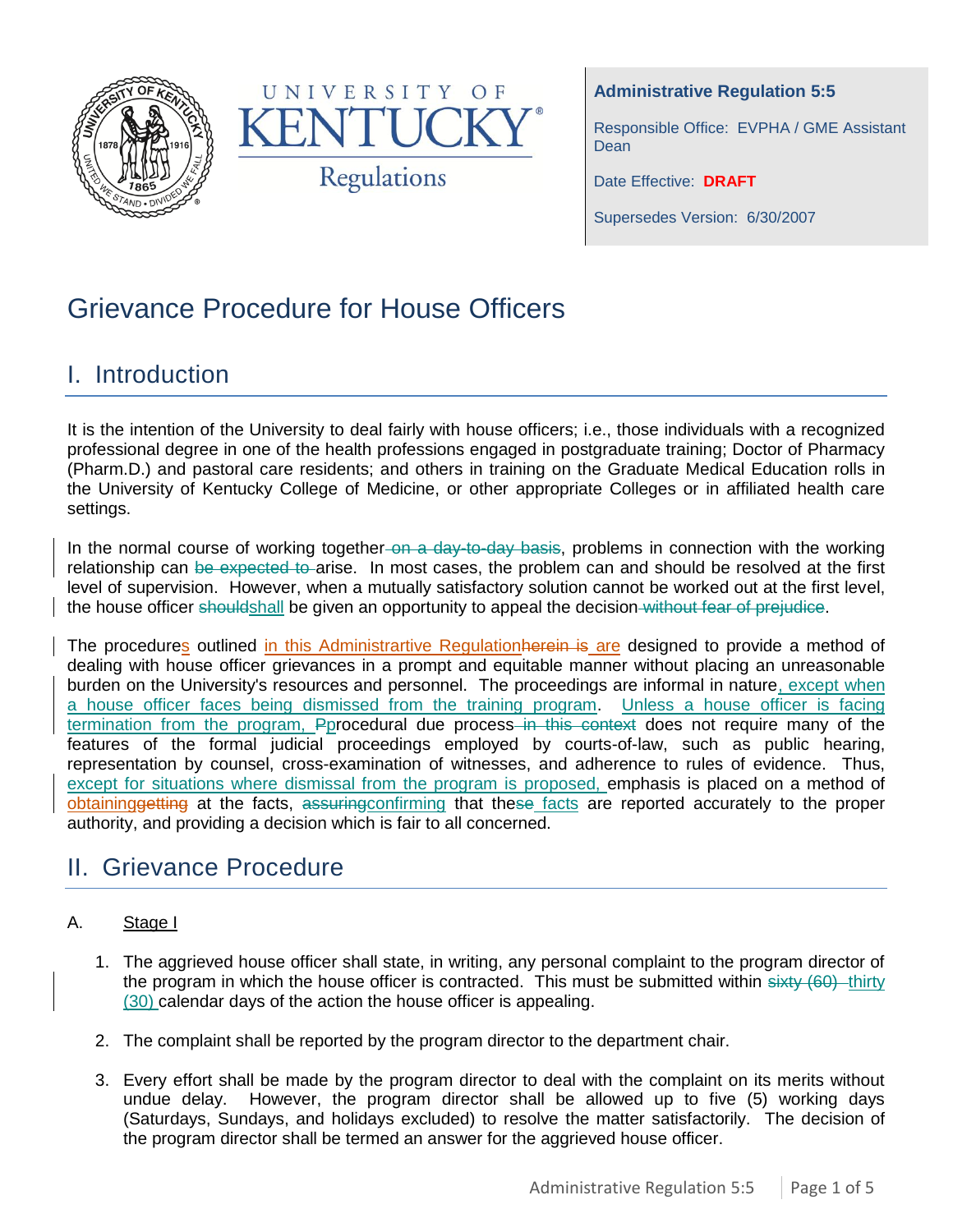- 4. The program director's answer shall be in writing.
- 5. A copy of the answer shall be forwarded to the department chair and to the Graduate Medical Education office for filing in the house officer's official Graduate Medical Education file.

#### B. Stage II

- 1. If the aggrieved house officer is not satisfied with the answer of the program director or if the answer is not received from the program director within the time allowance stated in Stage I, the house officer may appeal directly to the department chair.
- 2. The appeal shall be made, in writing, within five (5) working days (Saturdays, Sundays, and holidays excluded) after receiving the decision or, if no decision is received, within five (5) working days (Saturdays, Sundays, and holidays excluded) after expiration of the program director's time allowance as stated in Stage I. after expiration of the program director's time allowance as stated in Stage I.
- 3. The decision of the department chair shall be given in writing to the house officer within five (5) working days (Saturdays, Sundays, and holidays excluded) after receipt of the appeal.
- 4. Copies of the appeal and the decision shall be forwarded to the appropriate dean, as well as to the appropriate program director and to the Graduate Medical Education office for filing in the house officer's official Graduate Medical Education file.

#### C. Stage III

- 1. If the aggrieved house officer is not satisfied with the decision of the department chair, or if the decision is not received within the time allowance outlined in Stage II, the house officer may appeal to the dean of the college.
- 2. The appeal shall be made, in writing, within five (5) working days (Saturdays, Sundays, and holidays excluded) after receiving the decision or, if no decision is received, within five (5) working days (Saturdays, Sundays, and holidays excluded) after expiration of the department chair's time allowance as stated in Stage II.
- 3. The dean or the dean's designee shall investigate the appeal and shall forward a decision in writing to the house officer within seven (7) working days (Saturdays, Sundays, and holidays excluded) after receipt of the appeal.
- 4. Copies of the appeal and the decision shall be forwarded to the Medical Staff Executive Committee of the UK Chandler Hospital, as well as to the appropriate department chair, program director, and to the Graduate Medical Education office for filing in the house officer's official Graduate Medical Education file.

#### D. Stage IV

- 1. If the aggrieved house officer is not satisfied with the decision of the dean, the house officer may appeal to the Medical Staff Executive Committee of the UK Chandler Hospital if the stated grievance is one of the following:
	- a. A charge of unfair termination of residency/fellowship;
	- b. Non-renewal of agreement (contract);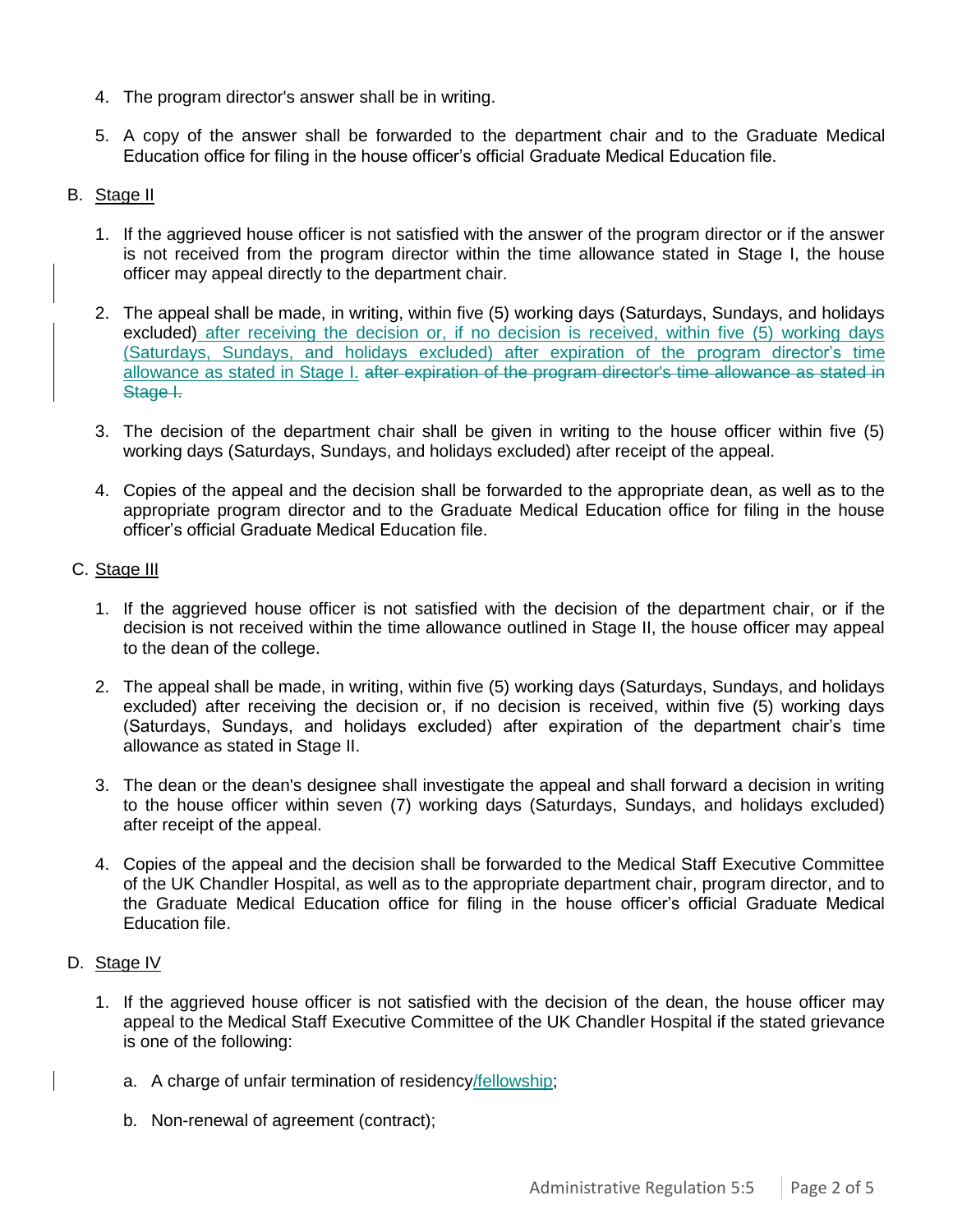- c. Non-promotion to the next level of training;
- d. A charge of discriminatory act in violation of University fair employment rules and regulations;
- e. A charge of violation of pertinent basic University policies, including the University's sexual harassment policy(s);
- f. A charge of violation of thea Code of Professional Behavior;
- 2. The appeal shall be made, in writing, within five (5) working days (Saturdays, Sundays, and holidays excluded) after receiving the decision or, if no decision is received, within five (5) working days (Saturdays, Sundays, and holidays excluded) after expiration of the dean's time allowance as stated in Stage III.
- 3. The Chair of the Medical Staff Executive Committee of the UK Chandler Hospital shall appoint a grievance hearing committee and shall designate a chair. The grievance hearing committee shall be composed of at least three (3) impartial members who are members of units outside the house officer's department and are either department chairs, program directors, or associate program directors.
- 4. The grievance hearing committee shall investigate the grievance, accumulate and study the facts in the case, conduct hearings if deemed necessary, and submit a written report of its findings and recommendations for disposition to the Medical Staff Executive Committee. In any case where the house officer faces dismissal from the program or non-renewal for disciplinary reasons<sup>1</sup>, the grievance committee shall conduct a hearing consistent with the procedures set forth in section 5 below before submitting its findings and recommendations to the Medical Staff Executive Committee. The hearing shall commence no later than fifteen (15) working days after the Medical Staff Executive Committee received notice of the appeal from the house officer. If a hearing is not necessary<sup>2</sup>, the grievance committee shall submit its findings and recommendations to the Medical Staff Executive Committee –within a period of ten (10) working days (Saturdays, Sundays, and holidays excluded) after notification of committee appointment, unless extended for cause.
- 5. The following procedures shall be followed in connection with each hearing;
	- a. The house officer shall be informed in writing of the reasons for appearance before any grievance committee and be given sufficient time to prepare for the appearance;
	- b. The house officer shall be entitled to receive, upon written request, a copy of the rules and procedures governing the hearing before the grievance committee within a reasonable time prior to appearance before the committee;
	- c. The house officer shall be notified in writing of the grievance committee's composition with sufficient time before the date of the hearing to permit the house officer to identify any member of the committee who in the opinion of the house officer has a conflict of interest and recommend the member be recused;
	- d. The house officer may request that any member of a grievance committee be disqualified on the ground of personal bias. The Chair of the Medical Staff Executive Committee shall make the determination either to retain or disqualify a member;
	- e. The hearing can be open or closed, according to the house officer's choice;

l

<sup>1</sup> Dismissals for disciplinary reasons include, but are not limited to, ethical violations, violations of rules of conduct, and criminal convictions that can be adjudged objectively without any special expertise or credentials. <sup>2</sup> A hearing is not necessary when dismissal or non-renewal is due to an academic violation or deficiency.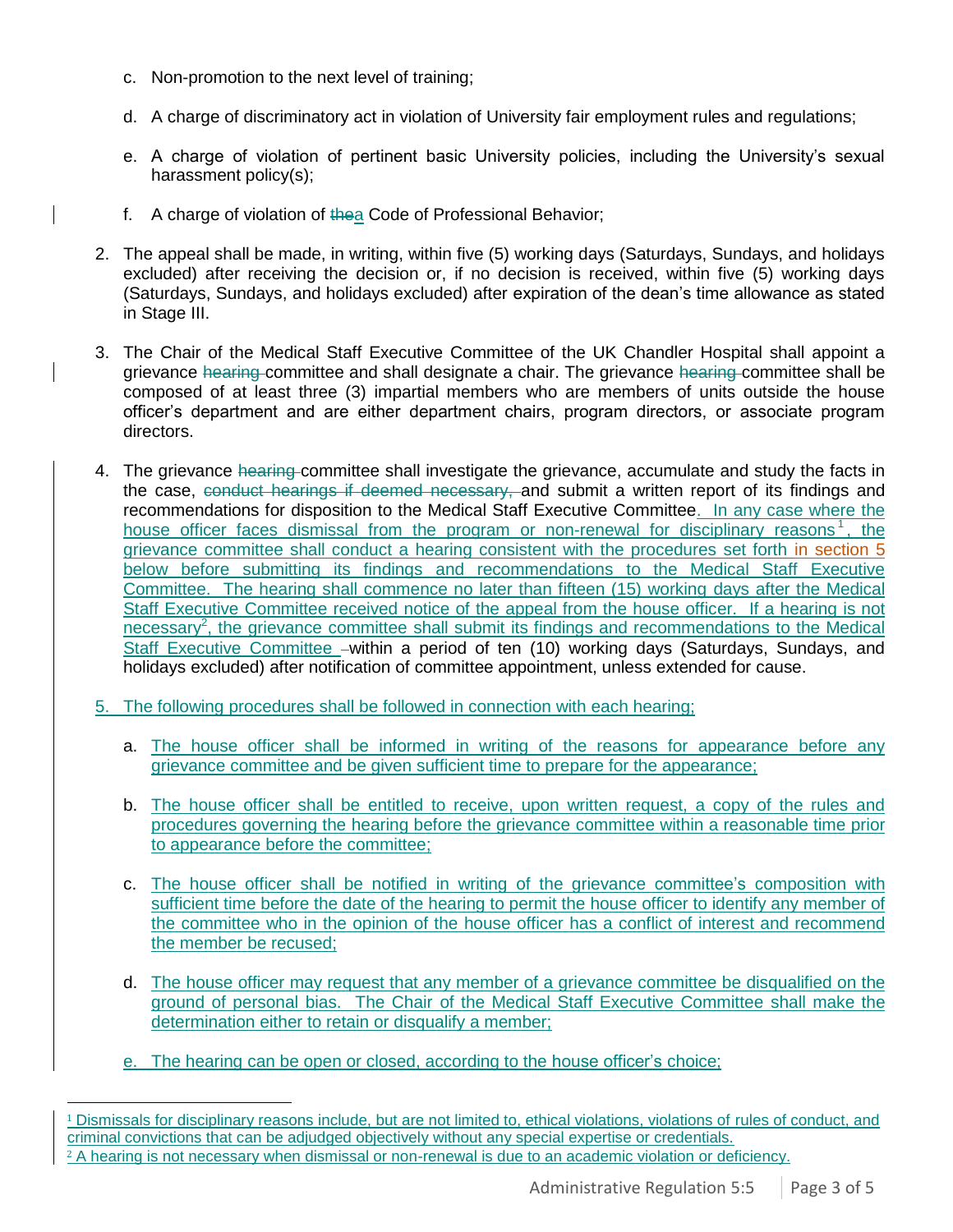- e.f. The information discussed shall be treated confidentially and shall not be discussed with those not involved with the hearing;
- f.g. The standard of proof that shall apply is that a finding of responsibility is to be proven by a preponderance of the evidence. A preponderance of the evidence means that there is evidence that it is more probable than not that the violation occurred;
- h. The University has the burden of proof;
- g.i. The Chair of the grievance committee shall read a brief summary of the charges against the house officer;
- j. Each side, beginning with the University, shall be entitled to give a brief opening statement;
- k. The University shall present its witnesses and evidence and the house officer shall have the right to question the University's witnesses;
- The house officer shall then be entitled to present his/her witnesses and evidence and the University shall have the right to question the student's witnesses;
- m. The grievance committee members are free to ask questions of any witness who testifies;
- n. The house officer cannot be compelled to give testimony and refusal to do so shall not be considered evidence of responsibility for the alleged violation;
- o. After both sides have presented evidence, each side, beginning with the University, will be entitled to give a brief closing argument;
- h.p. The house officer is entitled to have an advisor present during the hearing, and the advisor can be an attorney. A grievance committee hearing shall not be delayed, however, due to the unavailability of an advisor;
- i.q. The role of the advisor shall be limited to providing advice to the accused student. The advisor cannot question witnesses, address the Chair or the grievance committee, or provide information for the panel's consideration;
- r. After all the evidence and arguments have occurred, the grievance committee shall reconvene without the house officer or the house officer's advisor present to discuss and determine whether deny or uphold the house officer's appeal;
- s. The hearing itself shall be recorded, but the grievance committee's deliberations shall not be recorded;
- t. The house officer shall have access to the record of the hearing;
- u. At the conclusion of its deliberations, the grievance committee shall provide a written report to the Chair of the Medical Staff Executive Committee within seven (7) business days that summarizes the committee's decision regarding the house officer's appeal.
- 5. The house officer may have a spokesman of personal choice to represent the house officer at a scheduled hearing. At the hearing, the house officer or the house officer's spokesman shall not be permitted to confront and cross-examine other individuals but shall be furnished, in advance of the hearing, a list of those persons scheduled to appear before the committee.
- 6. The Medical Staff Executive Committee, excluding any members who previously rendered decisions at Stages I - III or participated as a grievance hearing committee member at Stage IV, upon